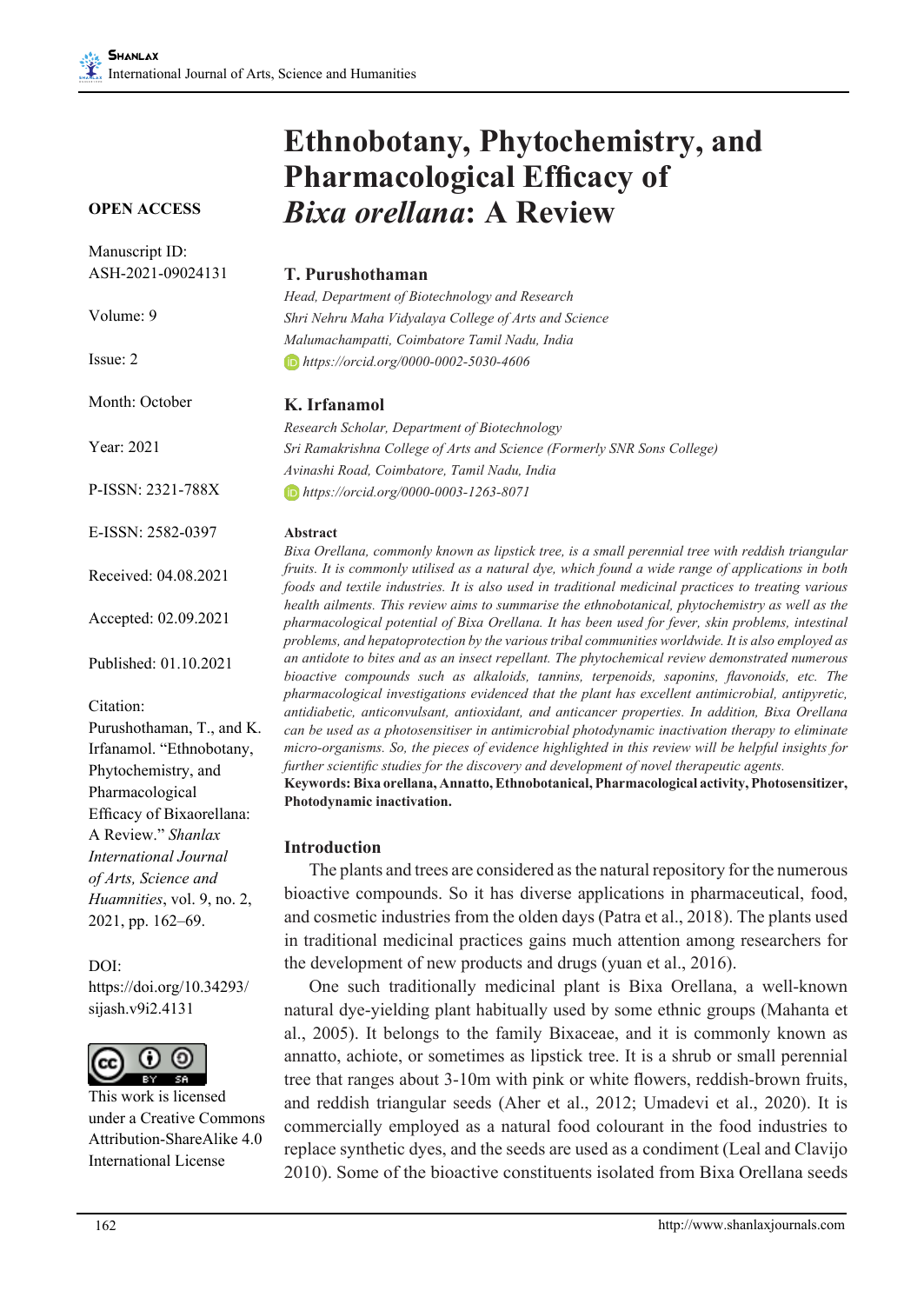are used for making some dietary products (Quintero et al., 2020). It is native to tropical regions and grows well in alluvial soil with pH ranges from 6 - 7.5. The economic life span of Bixa Orellana is 20-25 years. The ethnobotanical studies of Bixa Orellana have revealed its therapeutic significance for treating various diseases, and so it has been used as a traditional medicine throughout the world (Venugopalan et al., 2011). So, in this review, we have summarised the ethnobotany, phytochemistry as well as pharmacological activities of Bixa Orellana.



#### **Figure 1: Flower, Fruits, and Seeds of Bixa Orellana**

#### **Ethnobotanical Uses**

Nature has been blessed with enormous plant species with a wide range of applications. But most of the knowledge about the plants and trees are well-known by the indigenous people. The tribes usually depend on natural resources like plants and trees for treating diseases and also their day-today activities (Purushothaman and Irfana, 2020). Ethnobotanical studies of medicinal plants should be documented properly to conserve indigenous knowledge (Ezhilvalavan et al., 2015). The tribal people have been using Bixa Orellana for treating various diseases and also as a natural dye. Here, we have documented some of the ethnobotanical uses of Bixa Orellana by the various tribal communities worldwide.

#### **Botanical Classification**



| People                             | <b>Native</b>            | Parts Used/<br><b>Mode of Preparation</b>                                                      | <b>Uses</b>                                                                                                | Reference                   |
|------------------------------------|--------------------------|------------------------------------------------------------------------------------------------|------------------------------------------------------------------------------------------------------------|-----------------------------|
| Amazon tribe                       | <b>Brazil</b>            | Macerated seeds<br>$\bullet$<br>Infusion made from<br>$\bullet$<br>roots<br>Seeds<br>$\bullet$ | Contusion<br>$\bullet$<br>Vaginal discharge<br>$\bullet$<br>uterine problems<br>Body painting<br>$\bullet$ | Coelho-Ferreira,<br>2009    |
| Assamese tribe                     | Assam, India             | Dried seed powder mixed<br>well with slaked lime                                               | Dyeing cotton and silk<br>garments                                                                         | Kar and<br>Borthakur, 2008  |
| Bagata tribes                      | Andhra Pradesh,<br>India | Oral administration of root<br>extract twice for 2 days                                        | Fever                                                                                                      | Sri and<br>seetharami, 2019 |
| BaigaandGond<br>Tribe              | Chhattisgarh,<br>India   | Seeds                                                                                          | Skin diseases and<br>Intestinal problems                                                                   | Soni, 2013                  |
| Bedes tribes                       | Bangladesh               | Leaf paste                                                                                     | Applied on injured or<br>painful region twice<br>regularly for 7 days                                      | Seraj et al., 2013          |
| <b>Brazilian</b> tribes            | <b>Brazil</b>            | Roots, leaves, and seeds                                                                       | Epilepsy                                                                                                   | Potraj et al., 2019         |
| Chothe tribe                       | Manipur, India           | Bark, leaves, and seeds                                                                        | Antidote for snake bite,<br>astringent, antipyretic                                                        | Sanglakpam et al.,<br>2012  |
| Cojedes tribe                      | South america            | Infusion made from<br>flowers                                                                  | Reduce mucus production<br>in infants                                                                      | Ulbricht et al.,<br>2012    |
| Koyas and<br>kondaReddis<br>tribes | Andhra Pradesh,<br>India | Administration of seed<br>pulp twice a day                                                     | Dysentery and diarrhoea                                                                                    | Raju and Reddy,<br>2005     |

#### **Figure 2: Botanical Classification of Bixa Orellana**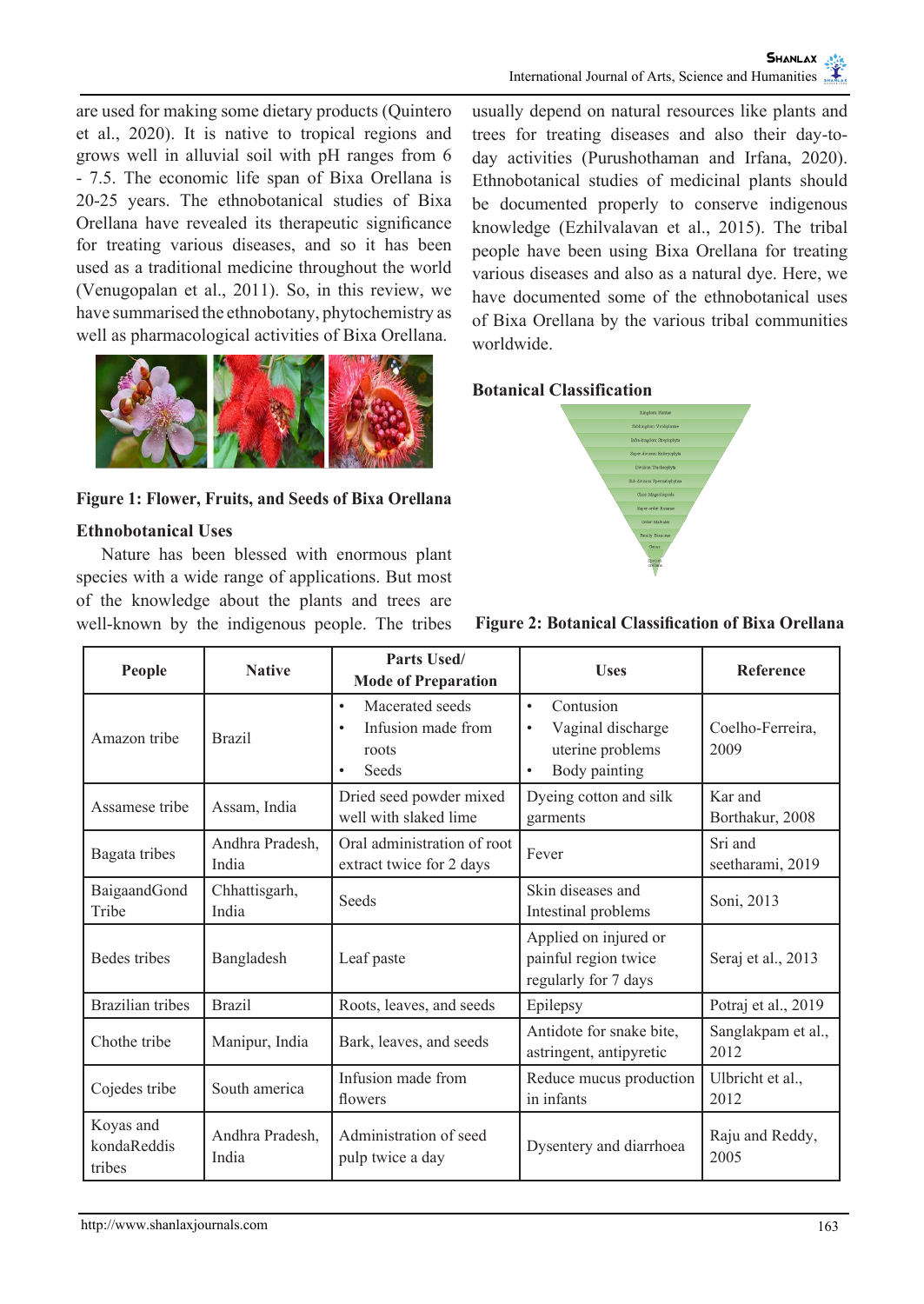| Khonds tribe                 | Andhra Pradesh,<br>India | Buds and flowers                                                  | Food colorants                                           | Rao et al., 2006             |
|------------------------------|--------------------------|-------------------------------------------------------------------|----------------------------------------------------------|------------------------------|
| Jagdalpur<br>district tribes | Chattisgarh,<br>India    | Leaves, seeds, and roots                                          | Malaria, urinary<br>infections, and jaundice             | Bargali et al., 2003         |
| Meitei and<br>Rongmei tribes | Manipur, India           | Seeds soaked in water to<br>get red dye                           | Dyeing yarn threads and<br>clothes                       | Kikim et al., 2015           |
| Piura tribe                  | Amazon<br>Rainforest     | Tea made from young<br>roots                                      | Skin related problems,<br>aphrodisiac, and<br>astringent | Raddatz-Mota et<br>al., 2017 |
| Tonchongya<br>tribes         | Bangladesh               | Topical application of<br>powdered whole plant on<br>painful area | Breast pain                                              | Jahan et al., 2015           |
| Wajapi tribe                 | <b>Brazil</b>            | <b>Seeds</b>                                                      | Insect repellant                                         | da Mata et al.<br>2012       |

#### **Phytochemical Studies**

A broad range of phytochemical constituents is present in the Bixa Orellana, evidenced for its ethnobotanical uses. The phytochemical analysis carried out with aqueous alkaline extract of Bixa Orellana seeds revealed tannins, terpenoids, saponins, carbohydrates, glycosides, and flavonoids (Abayomi et al., 2014). The study was done by Tamil Selvi et al., 2011, suggested the presence of phytochemicals such as flavonoids, tannins, saponins, and steroids in the methanolic extract of Bixa Orellana seeds and leaves. But, the alkaloids were present in leaf extract, whereas the seed extract contains anthraquinones. The phytoconstituents such as carbohydrates, proteins, amino acids, steroids, glycosides, tannins, phenols, saponins, flavonoids, and alkaloids were present in the aqueous, alcoholic, and hydroalcoholic of Bixa Orellana seeds and leaves (Sangvikar et al., 2015). The preliminary phytochemical studies revealed Alkaloids, Flavonoids, Tannins, Terpenoids, Saponins, glycosides, and Steroids in the ethanol extracts of Bixa Orellana bark (Panda et al., 2018). The GCMS analysis with ethanol seed extract of Bixa Orellana resulted in bioactive constituents such as Haptadecanoic acid, Benzene, Acetic acid, Octadecadien-1-of-Octadecanoic acid, 2,4-Imidazolidinedione, Phthalic acid, and allyl ethyl ester (Nagamani et al., 2015).

## **Anti-Microbial Activity**

The ethanolic, methanolic, acetone and dimethyl sulphoxide extracts of Bixa Orellana (leaves and deseeded fruit capsule) exhibited antibacterial activity against Pseudomonas aeruginosa, Bacillus subtilis, Bacillus cereus, and Staphylococcus aureus at the concentration of 1600µg (Venugopalan and Parvatam, 2012). The annatto extract (pigment of Bixa Orellana) showed potential bactericidal activity by inhibiting the growth of Bacillus cereus, Clostridium perfringens, Streptococcus thermophilus, Lactobacillus casei subsp. Casey, Lactococcus lactis, Paenibacillus polymyxa, Staphylococcus aureus, Listeria monocytogenes, Enterococcus durans (Galindo-Cuspinera et al., 2003). The ethanol extract of Bixa Orellana leaves, roots, and hypocotyls were found to have remarkable inhibitory effects on Bacillus pumilus (Castello et al., 2002). The lyophilised hydroalcoholic extracts of Stem, root, and leaf of Bixa Orellana exhibited bactericidal activity against Proteus mirabilis (ATCC 25933), Bacillus cereus (ATCC 11778), Staphyloccocus aureus (ATCC 12228), and Pseudomonas aeruginosa (ATCC 27853), and Salmonella typhimurium (ATCC 14028). Interestingly, these extracts also exhibited remarkable antimycobacterial activity on Mycobacterium tuberculosis (ATCC 25177) (Silva et al., 2010).

The methanol extract of Bixa Orellana leaves and seeds showed anti-fungal activity against the Candida albicans, Aspergillus niger, Trichophyton mentagrophytes and Trichophyton rubrum (Tamil Selvi et al., 2011). Similarly, the Bixa Orellana leaves ethanol extract also inhibited the growth of Candida albicans (Poma-Castillo et al., 2019). The methanolic extract of young leaves of Bixa Orellana inhibited the growth of dermatophytes such as Candida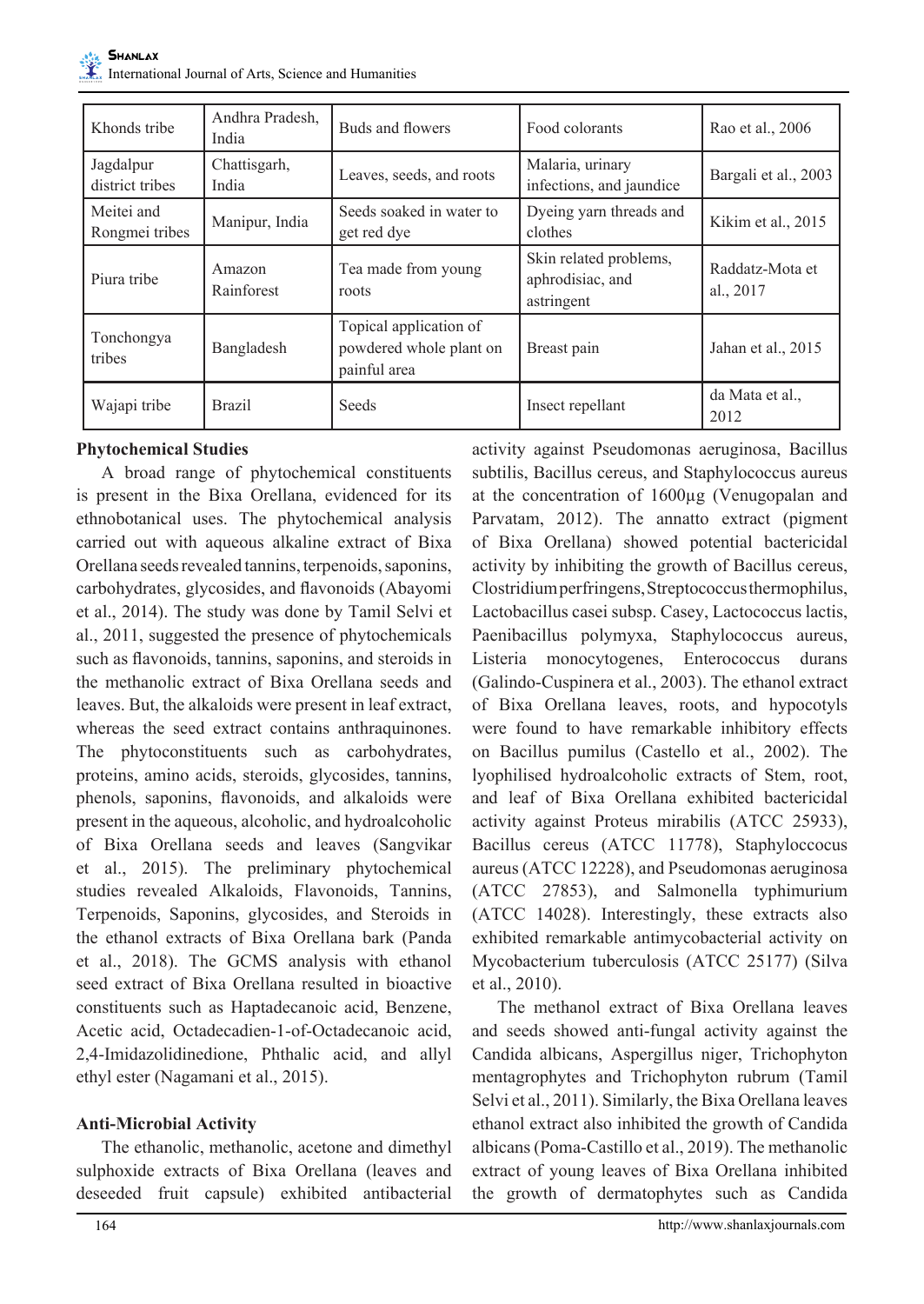albicans, Microsporum gypseum, Trichophyton tonsurans, Trichophyton rubrum, and Trichophyton mentagrophytes (Singh and Vidyasagar, 2017).

## **Anti-Diarrhoeal Activity**

Bixa Orellana leaves extract has demonstrated its significant anti-diarrhoeal activity by reducing the total number of faeces, including wet stools, in the castor oil-induced diarrhoea mice model (Shilpi et al., 2006). Administration of 50, 100, and 200 mg/ kg of hydroethanolic extract of Bixa Orellana leaves exhibited effective anti-diarrhoeal activity in castor oil-induced diarrhoea in the experimental mice model (Fokam Tagne et al., 2019).

# **Analgesic Activity**

The acid-induced writhing test of Bixa Orellana leaves reduced the writhing reflex ( $p<0.001$ ), thereby proving its potent analgesic activity (Shilpi et al., 2006). The analgesic property evaluated by the tail immersion method demonstrated that the methanolic extract of Bixa Orellana leaves possesses maximum activity at the dose of 500 mg/kg (Radhika et al., 2017). Interestingly, the methanol extract of Bixa Orellana leaves manifested remarkable analgesic activity in acetic acid-induced writhing, hot plate, formalin-induced nociceptor, and tail immersion test. In addition, it also revealed significant neuropharmacological activity in a dose-dependent manner (Aktary et al., 2020).

# **Anti-Histamine Activity**

The oral administration of aqueous extract of Bixa Orellana leaves inhibited (60.25%) histamineinduced paw oedema in male Sprague–Dawley rats at the concentration of 150 mg/kg (Yong et al., 2013a).

# **Anti-Parasitic Activity**

The evaluation of the anti-parasitic activity of hydroethanolic extracts of Bixa Orellana stem, leaves, and roots against Leishmania amazonensis (M2269) was appeared to be effective at the concentration of 0.21 mg/mL, 0.14 mg/ml, and 0.44 mg/mL, respectively. These results supported the anti-parasitic claims of Bixa Orellana (Rodrigues et al., 2013). Additionally, the study done by García et al., 2011 revealed the anti-parasitic activity of ethanolic extract of Bixa Orellana seeds against promastigote and amastigote forms Leishmania amazonensis. The intraperitoneal administration of 30mg/kg of essential oil from Bixa Orellana seeds inhibited the disease progression in Leishmaniasis induced BALB/c mice model (Monzote et al., 2014).

# **Anti-Inflammatory Activity**

Aqueous Leaf extracts of Bixa Orellana exhibited potential anti-inflammatory effects on the carrageenan-induced plantar oedema in the Wistar rat model, which was comparable to the indomethacin (positive control group) (Zarza-García et al., 2017). The anti-inflammatory of crude aqueous extract of Bixa Orellana leaves reduced nitric oxide production in the bradykinin-induced hind paw oedema model at the dosage of 50 and 150 mg/kg (Keong et al., 2011). The work was done by suggested antiinflammatory activity by suppressing the paw volume and serotonin-induced acute inflammation in the air pouch model (Yong et al., 2013b). The petroleum ether extract of Bixa Orellana leaves exhibited potent anti-inflammatory at the concentration of 250 mg/kg (Radhika et al., 2017).

# **Anti-Convulsant Activity**

The oral administration of ethanol extract of Bixa Orellana bark at the dose of 200 mg/kg was found to have protector activity pentylenetetrazole (PTZ) induced seizures in the male mice model. Consequently, it also reduced the hind limb tonic extensions (HLTE) induced by Maximal electroshock (Panda et al., 2018). The diethyl ether extract of Bixa Orellana leaves exhibited an anticonvulsant effect more than the standard drug Clonazepam in the strychnine administrated Swiss albino mice model (Patnaik et al., 2011).

## **Anti-Diabetic Activity**

The ethyl acetate and butanol fraction of Bixa Orellana leaves exhibited potent anti-diabetic activity in the alloxan-induced diabetic mice model (Patnaik et al., 2011). The Bixa Orellana (annatto) pigment revealed its antidiabetic property by lowering the blood glucose level in the streptozotocin-induced diabetic mice (Teles et al., 2014). The work done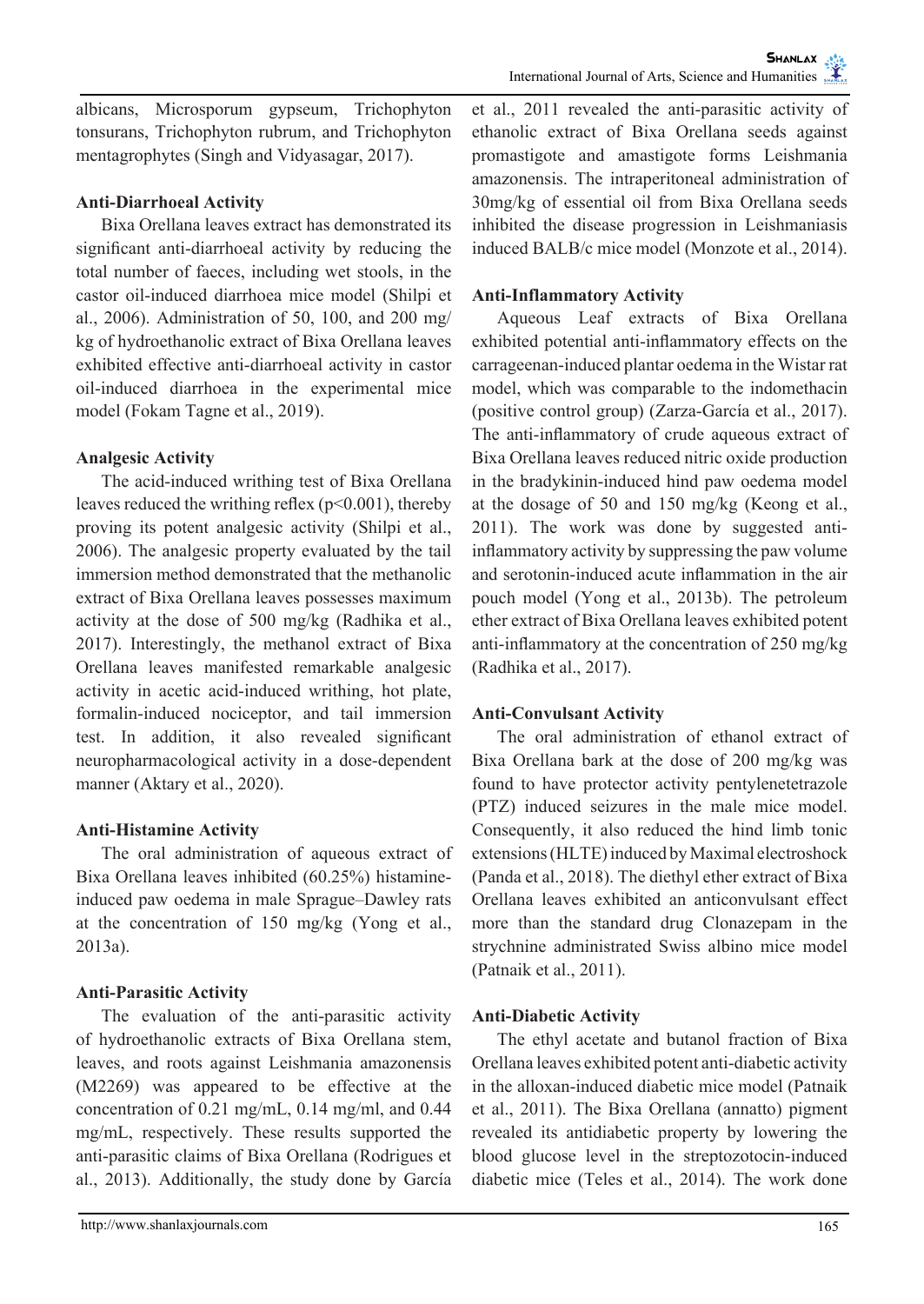by Ponnusamy et al., 2011., also suggested the hypoglycemic property of Bixa Orellana methanol extract via inhibiting the Human Pancreatic Amylase with the IC50= $49 \mu$ gmL-1.

## **Antioxidant Activity**

The antioxidant activity evaluated using the DPPH method showed scavenging activity of 92.47%, 92.47%, and 91.72% by aqueous extract, ethanolic extract, and methanolic extract of Bixa Orellana leaves respectively, at the concentration of 800 μg/ mL (Ahmed et al., 2020). The acetone, chloroform, ether, and methanol extracts prepared with leaves of Bixa Orellana manifested their notable antioxidant properties in TLC-based DPPH assay (Bhatnagar et al., 2015). The bioactive compound bixin and its derivative nor-bixin found in the Bixa Orellana seeds extract were appeared to be an excellent antioxidant agent (Nathan et al., 2019). Aqueous extract of Bixa Orellana bark at the dosage of 250 mg/kg decreased the level of alanine aminotransferase  $(p<0.001)$  as well as malondialdehyde ( $p<0.001$ ) and thereby proving its antioxidant property (Djibersou et al., 2020).

#### **Anticancer Activity**

Petroleum ether extract of Bixa Orellana evaluated against B16F-10 melanoma cell line demonstrated its strong anticancer and apoptosisinducing capability (Kumar and Latha, 2016). The tocotrienols found in the Bixa Orellana seeds possess higher anticancer activity against malignant human A375 melanoma cells (Beretta et al., 2018).

## **Diuretic Activity**

Methanolic leaves extract of Bixa Orellana increases the total volume of urine in Wistar rats at the concentration of 500 mg/kg body weight, which proved its excellent diuretic activity. Interestingly, leaves extract also increases the level of potassium, sodium, and chloride in urine than the standard drugs Furosemide and Arachis oil (Radhika et al., 2010).

# **Antimicrobial Photodynamic Activity**

Antimicrobial photodynamic inactivation is an approach to eradicate microbes with the help of photosensitisers (Purushothaman and Irfana, 2021). Hence, the reddish pigment annatto in Bixa Orellana can act as a photosensitiser, which works with LED

to provoke antimicrobial photodynamic inactivation (Gonçalves et al., 2018). The antimicrobial photodynamic inactivation therapy carried out with Bixa Orellana extracts using blue light-emitting diode demonstrated the immediate suppression of Halitosis (Gonçalves et al., 2020).

## **Conclusion**

This review has highlighted some of the ethnobotanical uses and pharmacological properties of Bixa Orellana. It has become one of the notable substitutes for synthetic dyes, but it also has significant pharmacological properties, which ultimately aids in the novel drug discovery. Some scientific studies manifested the remarkable bioactivity such as antimicrobial, anti-diabetic, anti-analgesic, anti-cancer, anti-inflammatory, and antioxidant properties of Bixa Orellana extracts. Although, more researches are still needed to evaluate the traditional and ethnopharmacological properties of Bixa Orellana. This review also shed light on the potency of Bixa Orellana as a photosensitiser for eliminating pathogens via antimicrobial photodynamic inactivation. Many scientific studies were carried out on the leaves and seed extract of Bixa Orellana. But, all the parts of Bixa Orellana has been traditionally used to treat various diseases. So each part of this tree needs to be explored to find out the novel therapeutic activity.

## **Authors Contributions**

The authors contributed equally for concept making, data acquiring, investigating, and writing the manuscript.

# **Conflicts of Interest**

The authors declare no conflicts of interest.

# **References**

- Abayomi, Modupeola, et al. "Phytochemical Testing and in Vitro Antibacterial Activity of Bixaorellana (Annatto) Seed Extract." *Journal of Pharmaceutical Research International,* vol. 4, no. 11, 2014, pp. 1387-1399.
- Aher, Abhijeet, and Shripad Bairagi. "Formulation and Evaluation of Herbal Lipstick from Colour Pigments of Bixaorellana (Bixaceae)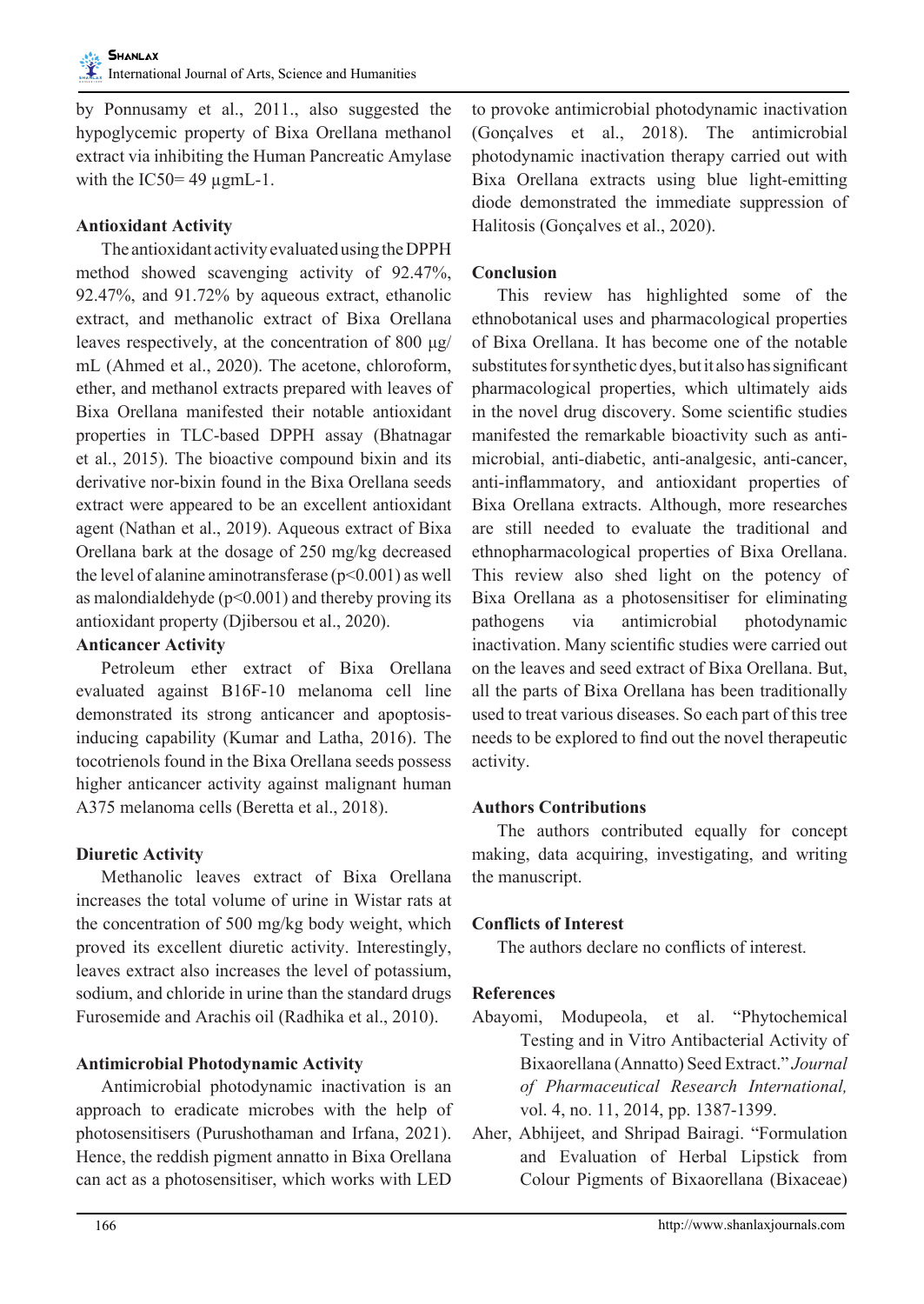Seeds." *International Journal of Pharmacy and Pharmaceutical Sciences,* vol. 4, no. 5, 2012, pp. 357-359.

- Ahmed, Sium, et al. "Comparative Phytochemical, Antioxidant, and Antibacterial Study of Different parts of Doigota Plants (Bixaorellana L.)." *Bulletin of the National Research Centre,* vol. 44, no. 1, 2020, pp. 1-10.
- Aktary, Nahida, et al. "Assessment of Analgesic and Neuropharmacological Activity of Leaves of Bixaorellana (Family: Bixaceae)." *International Journal of Scientific Reports,* vol. 6, no. 1, 2020, pp. 13-20.
- Bargali, Surendra Singh, et al. "Some Less known Ethnomedicinal Plants of Jagdalpur District of Chhattisgarh State." *The Botanica,* vol. 53, 2003, pp. 192-197.
- Beretta, Giangiacomo, et al. "Semi-preparative HPLC Purification of δ-tocotrienol (δ-T3) from *Elaeis guineensis* Jacq. and *Bixa orellana*  L. and Evaluation of its in Vitro Anticancer Activity in Human A375 Melanoma Cells." *Natural Product Research*, vol. 32, no. 10, 2018.
- Bhatnagar, Sunita, et al. "Bixa Oreallana. L: A Study of Phytochemical, Cytotoxic and Antioxidant Activity Profile of the Leaf Extracts of the Plant." *World Journal of Pharmaceutical Research*, vol. 4, no. 10, 2015.
- Castello, Marie-Claire, et al. "Antimicrobial Activity of Crude Extracts from Plant Parts and Corresponding calli of Bixa orellana L." *Indian Journal of Experimental Biology*, vol. 40, 2002.
- Coelho-Ferreira, Márlia. "Medicinal Knowledge and Plant Utilization in an Amazonian Coastal Community of Marudá, Pará State (Brazil)." *Journal of Ethnopharmacology*, vol. 126, no. 1, 2009, pp. 159-175.
- da Mata, Nely Dayse Santos, et al. "The Participation of Wajãpi Women from the State of Amapá (Brazil) in the Traditional Use of Medicinal Plants – A Case Study." *Journal of Ethnobiology and Ethnomedicine*, 2012.
- Djibersou, David Gatsou, et al. "Anti-oxidant and Anti-inflammatory Potential of Aqueous Extracts of Leaves, Barks and Roots of Bixaorellana L. (Bixaceae) on Acetaminophen-Induced Liver Damage in

Mice." *Avicenna Journal of Phytomedicine*, vol. 10, no. 4, 2020, pp. 428-439.

- Ezhilvalavan, R., et al. "Ethnomedicinal Plants Used by the Indigenous Peoples of Palani Hills in Southern Western Ghats for Treating Rheumatism." *Shanlax International Journal of Arts, Science and Humanities,* vol. 2, no. 3, 2015, pp. 128-137.
- Fokam Tagne, Michel Archange, et al. "Effect of the Hydroethanolic Extract of *Bixa orellana Linn* (Bixaceae) Leaves on Castor Oil-Induced Diarrhea in Swiss Albino Mice." *Gastroenterology Research and Practice*, 2019.
- Galindo-Cuspinera, Veronica, et al. "Antimicrobial Properties of Commercial Annatto Extracts against Selected Pathogenic, Lactic Acid, and Spoilage Microorganisms." *Journal of Food Protection*, vol. 66, no. 6, 2003.
- García, Marley, et al. "Effect of *Bixa orellana* against *Leishmania amazonensis*." *Complementary Medicine Research*, 2011, pp. 351-353.
- Gonçalves, Marcela Leticia Leal, et al. "Antimicrobial Photodynamic Therapy with Bixaorellana Extract and Blue LED in the Reduction of halitosis - A Randomized, Controlled Clinical Trial." *Photodiagnosis and Photodynamic Therapy,* vol. 30, 2020.
- Gonçalves, Marcela Leticia Leal, et al. "Photodynamic Therapy with Bixaorellana Extract and LED for the Reduction of Halitosis: Study Protocol for a Randomized, Microbiological and Clinical Trial." *Trials,* vol. 19, 2018.
- Jahan, Nasreen, et al. "Medicinal Plants used by a Tonchongya Tribal Community at Taknatala Village in Rangamati District, Bangladesh." *Journal of Chemical and Pharmaceutical Research,* vol. 7, no. 6, 2015, pp. 128-132.
- Kar, A., and S.K. Borthakur. "Dye Yielding Plants of Assam for Dyeing Handloom Textile Products." *Indian Journal of Traditional Knowledge*, vol. 7, no. 1, 2008, pp. 166-171.
- Keong, Yoke, et al. "*Bixa orellana* Leaves Extract Inhibits Bradykinin-Induced Inflammation through Suppression of Nitric Oxide Production." *Medical Principles Practice*, vol. 20, no. 2, 2011, pp. 142-146.
- Kikim, A., et al. "Traditional Dye Yielding Plants Used by Different Communities of Manipur,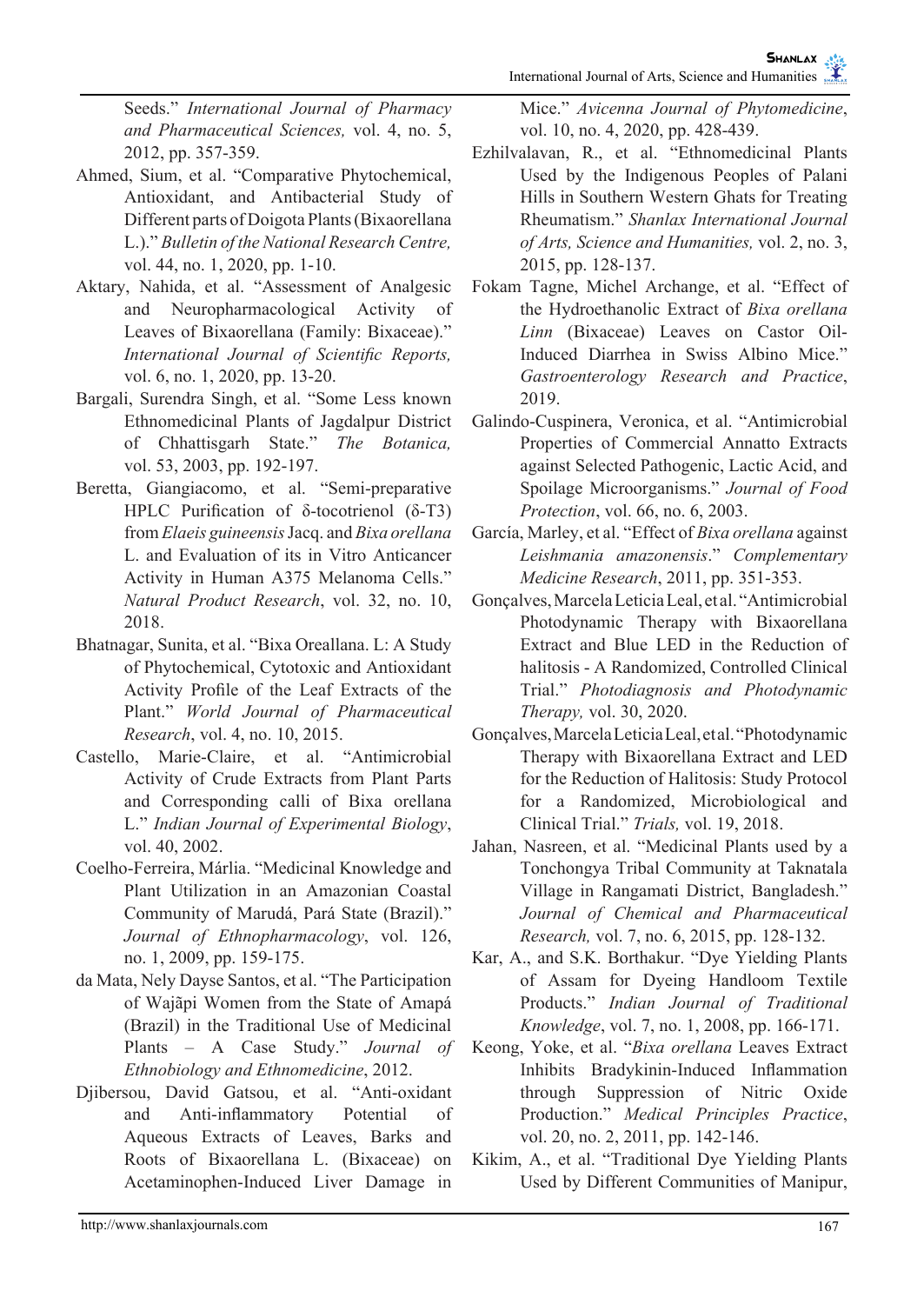North Eastern India." *International Journal of Bio-resource and Stress Management,* vol. 6, no. 5, 2015, pp. 591-597.

- Kumar, Yogesh, and Latha Periyasamy. "GC-MS Analysis and In-Vitro Cytotoxic Studies of *Bixa orellana* Seed Extract against Cancer Cell Line." *International Journal of Pharmacy and Pharmceutical Sciences*, vol. 8, no. 1, 2016, pp. 408-413.
- Leal, Freddy, and C.M. de Clavijo. "Annatto: A Natural Dye from the Tropics." *Chronica Horticulturae*, vol. 50, no. 3, 2010, pp. 34-36.
- Mahanta, Debajit, and S.C. Tiwari. "Natural Dyeyielding Plants and Indigenous Knowledge on Dye Preparation in Arunachal Pradesh, Northeast India." *Current Science*, vol. 88, no. 9, 2005.
- Monzote, Lianet, et al. "Antileishmanial Activity of the Essential Oil from Bixa orellana." *Phytotherapy Research*, vol. 28, no. 5, 2014, pp. 753-758.
- Nagamani, S., et al. "Phytochemical Analysis of *Bixa Orellana* Seed Extract." *Species*, vol. 13, 2015, pp. 58-67.
- Nathan, Vinod Kumar, et al. "Antioxidant and Antimicrobial Potential of Natural Colouring Pigment Derived from *Bixa orellana* L. Seed Aril." *Proceedings of the National Academy of Sciences, India Section B: Biological Sciences,* vol. 89, 2019, pp. 137-143.
- Panda, Sangram K., et al. "Phytochemical Investigation and Evaluation of Anticonvulsant activity *Bixa orellana Linn*. Bark." *Journal of Pharmceutical Advanced Research*, vol. 1, 2018, pp. 47-51.
- Patra, Jayanta Kumar, et al. "Selected Commercial Plants: A Review of Extraction and Isolation of Bioactive Compounds and their Pharmacological Market Value." *Trends in Food Science & Technology*, vol. 82, 2018.
- Poma-Castillo, Lucia, et al. "Antifungal Activity of Ethanol-extracted Bixaorellana (L) (Achiote) on Candida albicans, at Six Different Concentrations." *The Journal of Contemporary Dental Practice*, vol. 20, 2019.
- Ponnusamy, Sudha, et al. "Evaluation of Traditional Indian Antidiabetic Medicinal Plants for Human Pancreatic Amylase Inhibitory Effect *in Vitro*." *Evidence-Based Complementary*

*and Alternative Medicine*, 2011.

- Potraj, B., et al. "Deciphering the Role of Bixin Isolated from Bixaorellana L., in Epileptic and Psychotic Experimental Models in rodents." *Manipal Journal of Pharmaceutical Sciences,*  vol. 4, no. 2, 2019, pp. 15-22.
- Purushothaman, T., and K. Irfana Mol. "A Critical Review on Antimicrobial Photodynamic Inactivation Using Light Emitting Diode (LED)." *Shanlax International Journal of Arts, Science and Humanities*, vol. 8, no. 3, 2021, pp. 124-130.
- Purushothaman, T., and K. Irfana Mol. "Ethnobotanical Medicines Used by the Kani and Kurichiyar Tribal Communities of Kerala." *Shanlax International Journal of Arts, Science and Humanities*, vol. 8, no. 1, 2020, pp. 191-199.
- Quintero Quiroz, Julián, et al. "Use of Plant Proteins as Microencapsulating Agents of Bioactive Compounds Extracted from Annatto Seeds (*Bixa orellana* L.)." *Antioxidants,* vol. 9, no. 4, 2020.
- Raddatz-Mota, Denise, et al. "Achiote (*Bixa orellana*  L.): A Natural Source of Pigment and Vitamin E." *Journal of Food Science and Technology*, vol. 54, 2017.
- Radhika, B., et al. "Diuretic Activity of *Bixa orellana* Linn. Leaf Extracts." *Indian Journal of Natural Products and Resources,* vol. 1, no. 3, 2010, pp. 353-355.
- Radhika, B., et al. "In-vitro and In-vivo Anti-Inflammatory and Analgesic Activity of Bixa orellana Linn Leaf Extracts." *International Journal of Pharmaceutics & Pharmacology*, vol. 1, no. 2, 2017.
- Raju, Vatsavaya S., and K.N. Reddy. "Ethnomedicine for Dysentery and Diarrhoea from Khammam District of Andhra Pradesh." *Indian Journal of Traditional Knowledge*, vol. 4, no. 4, 2005, pp. 443-447.
- Rao, V. L. N., et al. "Ethnomedicinal Practices among *Khonds* of Visakhapatnam District, Andhra Pradesh." *Indian Journal of Traditional Knowledge*, vol. 5, no. 2, 2006, pp. 217-219.
- Rodrigues, Cristina, et al. "Evaluation of Antiparasitic Activity of Hydroethanolic Extracts from Root, Stem and Leaf of Bixa orellana L. on Leishmania amazonensis Samples." *Revista*